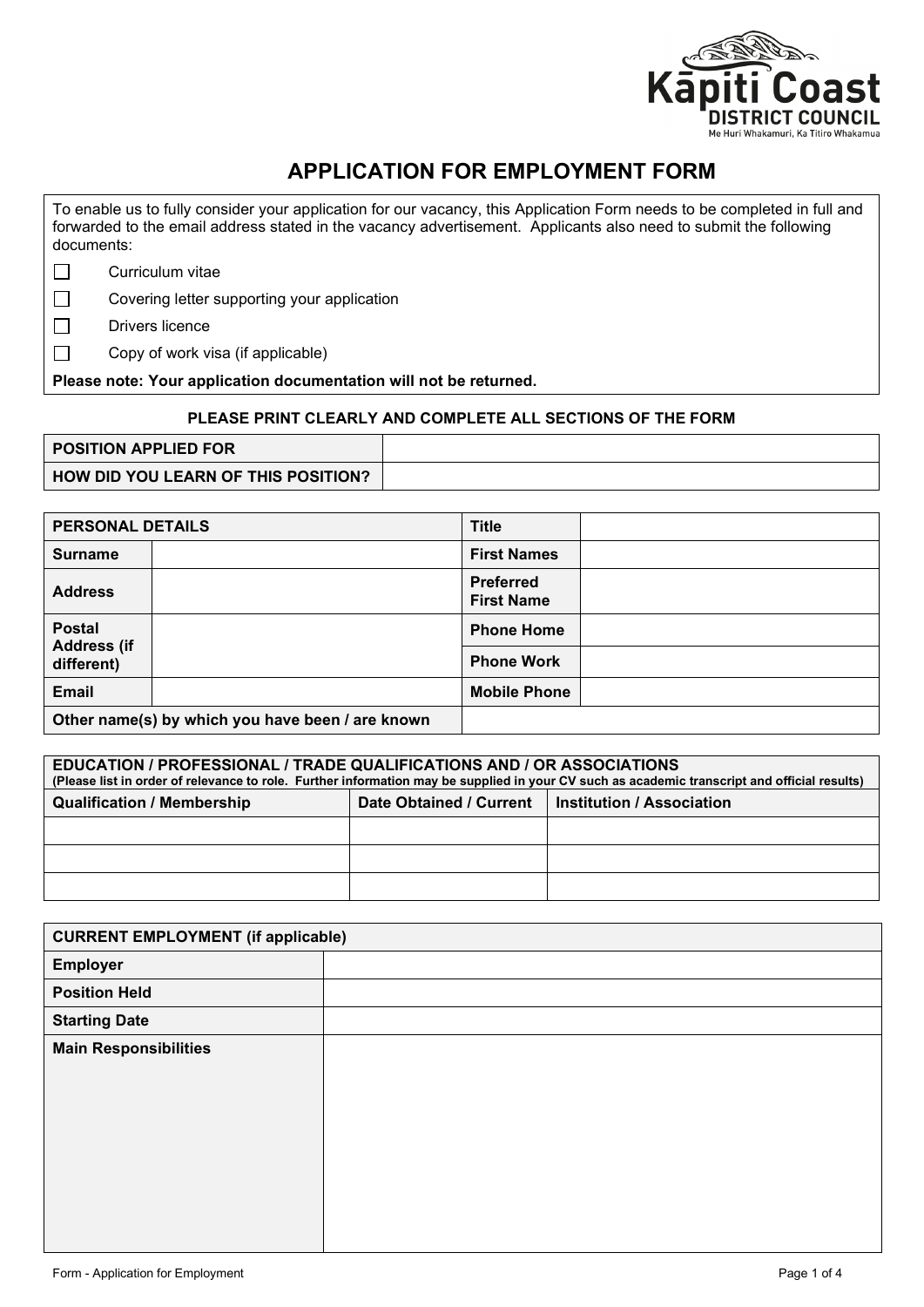| PAST EMPLOYMENT: (Please list your last two roles. Non-paid experience may also be listed. Further information may be supplied<br>in your CV) |  |                           |  |
|-----------------------------------------------------------------------------------------------------------------------------------------------|--|---------------------------|--|
| <b>Job Title</b>                                                                                                                              |  | <b>Job Title</b>          |  |
| <b>Employer</b>                                                                                                                               |  | <b>Employer</b>           |  |
| <b>Type of Business</b>                                                                                                                       |  | <b>Type of Business</b>   |  |
| <b>Address</b>                                                                                                                                |  | <b>Address</b>            |  |
|                                                                                                                                               |  |                           |  |
| <b>Starting Date</b>                                                                                                                          |  | <b>Starting Date</b>      |  |
| <b>Leaving Date</b>                                                                                                                           |  | <b>Leaving Date</b>       |  |
| <b>Reason for Leaving</b>                                                                                                                     |  | <b>Reason for Leaving</b> |  |

| Have you ever been employed by Kapiti Coast District Council?                                                                                      |  | Yes / No       |  |
|----------------------------------------------------------------------------------------------------------------------------------------------------|--|----------------|--|
|                                                                                                                                                    |  |                |  |
| Do you have or have you had a spouse, partner, relative, or household<br>member currently or previously working for Kāpiti Coast District Council? |  | Yes / No / N/A |  |
| If YES, in which Council team/group?                                                                                                               |  |                |  |

**Please provide the name of person(s) and state relationship**

| <b>REFEREES:</b>                                                                                                    |  |                                            |  |
|---------------------------------------------------------------------------------------------------------------------|--|--------------------------------------------|--|
| Please name two persons, preferably recent employers, from whom the Council may request confidential<br>references. |  |                                            |  |
| <b>Name</b>                                                                                                         |  | <b>Name</b>                                |  |
| <b>Position / Title</b>                                                                                             |  | <b>Position / Title</b>                    |  |
| <b>Postal Address</b>                                                                                               |  | <b>Postal Address</b>                      |  |
| <b>Email</b>                                                                                                        |  | Email                                      |  |
| <b>Telephone</b>                                                                                                    |  | <b>Telephone</b>                           |  |
| <b>Relationship to</b><br><b>Applicant</b>                                                                          |  | <b>Relationship to</b><br><b>Applicant</b> |  |

| DRIVERS LICENCE: Where your position may require you to drive a motor vehicle, the Council requires the following information |          |                         |  |  |
|-------------------------------------------------------------------------------------------------------------------------------|----------|-------------------------|--|--|
| <b>Current Drivers Licence?</b>                                                                                               | Yes / No | <b>Class of Licence</b> |  |  |
|                                                                                                                               |          | <b>Licence Number</b>   |  |  |
| Do you have any demerit points or endorsements?<br>Yes / No                                                                   |          |                         |  |  |
| If YES, please provide full<br>details                                                                                        |          |                         |  |  |

| <b>RESIDENT STATUS:</b>                                                                                                            |          |
|------------------------------------------------------------------------------------------------------------------------------------|----------|
| Are you legally entitled to work permanently in New Zealand?                                                                       |          |
| If not permanently entitled, what is the term of your work permit?                                                                 |          |
| NOTE: if you are shortlisted to attend an interview you will be required to provide evidence of your<br>entitlement to work in NZ: |          |
| New Zealand passport or<br>$\bullet$                                                                                               | Yes / No |
| Australian passport or<br>$\bullet$                                                                                                |          |
| NZ Birth Certificate and photo ID such as a drivers licence or                                                                     |          |
| NZ Citizenship Certificate and photo ID such as a drivers licence or                                                               |          |
| For foreign nationals, a valid work permit and photo ID<br>$\bullet$                                                               |          |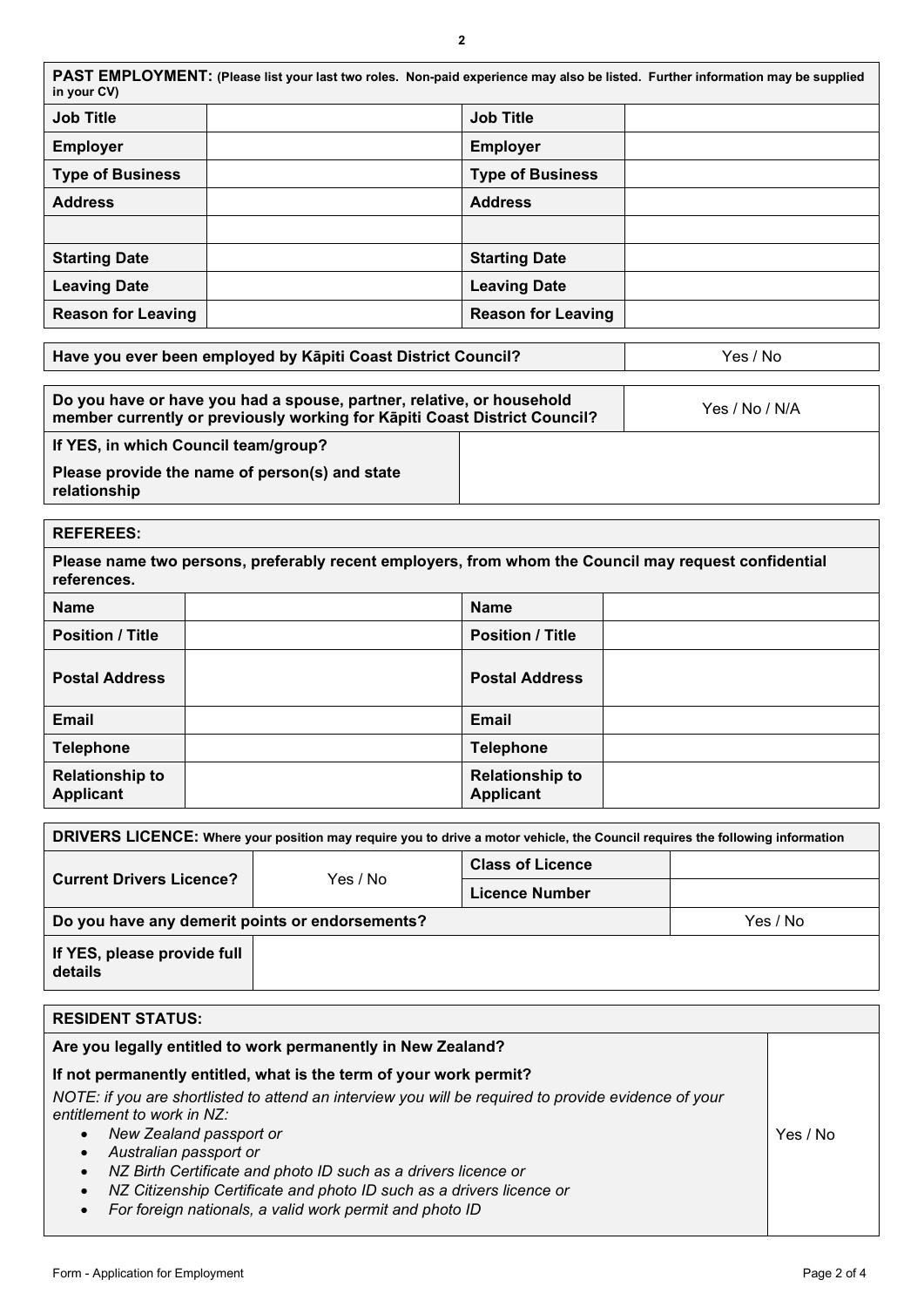| <b>PREVIOUS CONVICTIONS:</b>                                                                                                                                                                                                                                                                                                                                                                                |          |  |  |  |
|-------------------------------------------------------------------------------------------------------------------------------------------------------------------------------------------------------------------------------------------------------------------------------------------------------------------------------------------------------------------------------------------------------------|----------|--|--|--|
| Do you have any criminal convictions, and/or are you under investigation for any criminal<br>matter? You may not have to reveal certain convictions concealed by the Criminal Records (Clean Slate) Act 2004. If you are<br>unsure, seek independent advice. Please refer to www.justice.govt.nz for further guidance.                                                                                      | Yes / No |  |  |  |
| If YES, please<br>provide full details                                                                                                                                                                                                                                                                                                                                                                      |          |  |  |  |
| <b>CRIMINAL HISTORY, POLICE VETTING AND CREDIT CHECKS:</b>                                                                                                                                                                                                                                                                                                                                                  |          |  |  |  |
| Some roles require completion of a Criminal History, Police Vetting and/or a Credit Check due<br>to responsibilities associated with the role. A separate form will need to be completed in such<br>an instance. If required, do you agree to these checks?                                                                                                                                                 | Yes / No |  |  |  |
| <b>CONFLICT OF INTEREST:</b>                                                                                                                                                                                                                                                                                                                                                                                |          |  |  |  |
| Declaration of a conflict of interest does not necessarily exclude employment opportunities within the Council.<br>The following question is to ensure we identify any conflicts whether actual, perceived or potential.                                                                                                                                                                                    |          |  |  |  |
| Do you have any private or professional interests or associations that have the potential to<br>impact on your ability to carry out, or be seen to carry out, your duties impartially and in the<br><b>Councils interest?</b>                                                                                                                                                                               | Yes / No |  |  |  |
| If YES, please specify your private/professional<br>interest and/or associations                                                                                                                                                                                                                                                                                                                            |          |  |  |  |
| <b>HEALTH &amp; SAFETY REQUIREMENTS:</b>                                                                                                                                                                                                                                                                                                                                                                    |          |  |  |  |
| Declaration of a medical condition does not necessarily exclude employment opportunities within the Council.<br>The following questions are to ensure you can safely carry out the position.                                                                                                                                                                                                                |          |  |  |  |
| Are you aware of any current or former medical or health related conditions that could affect<br>your performance or ability to carry out the duties and responsibilities of the position or that<br>may be aggravated or further contributed to by the tasks of the position for which you are<br>applying?                                                                                                | Yes / No |  |  |  |
| If YES, please specify the health problems/disabilities                                                                                                                                                                                                                                                                                                                                                     |          |  |  |  |
| Do you currently have or have you ever had (including anything that may have resulted in a<br>claim for compensation for incapacity) any gradual process, disease, infection or symptoms of<br>occupational overuse syndrome ("OOS") such as but not limited to aches, pains, numbness,<br>tingling or burning sensations that may affect your ability to carry out the requirements of your<br>position?   | Yes / No |  |  |  |
| If YES, please provide details including, if applicable,<br>the nature of the condition(s) for which claims were<br>lodged and date of lodgement.                                                                                                                                                                                                                                                           |          |  |  |  |
| If you have indicated a medical or health related condition that could affect your ability to carry<br>out your job, please indicate whether you would be prepared to undergo a medical examination<br>by a doctor nominated by the Council (at its expense) to determine your ability to perform your<br>job prior to us making a decision about your application?                                         |          |  |  |  |
| If you are currently suffering, or have suffered in the past from injury or illness, are there any<br>special services or facilities which we could provide to enable you to carry out the work duties<br>safely?                                                                                                                                                                                           | Yes / No |  |  |  |
| If YES, please specify                                                                                                                                                                                                                                                                                                                                                                                      |          |  |  |  |
| Are you earning, or do you anticipate that you will earn income from secondary employment?                                                                                                                                                                                                                                                                                                                  | Yes / No |  |  |  |
| If YES, what is the nature of this employment?                                                                                                                                                                                                                                                                                                                                                              |          |  |  |  |
| If the role you are applying for has been identified as one which requires a completed and<br>current vaccination for any of the following - Tetanus; Hepatitis A, Hepatitis B, Covid-19, if<br>requested can you provide evidence of your completed vaccination programme?                                                                                                                                 | Yes / No |  |  |  |
| If the role you are applying for has been identified as one which requires a completed and<br>current vaccination for any of the following - Tetanus; Hepatitis A, Hepatitis B, Covid-19, and<br>you cannot provide evidence of your completed vaccination programme, are you willing to<br>undertake the required vaccination programme if you are identified as the preferred candidate<br>for this role? | Yes / No |  |  |  |